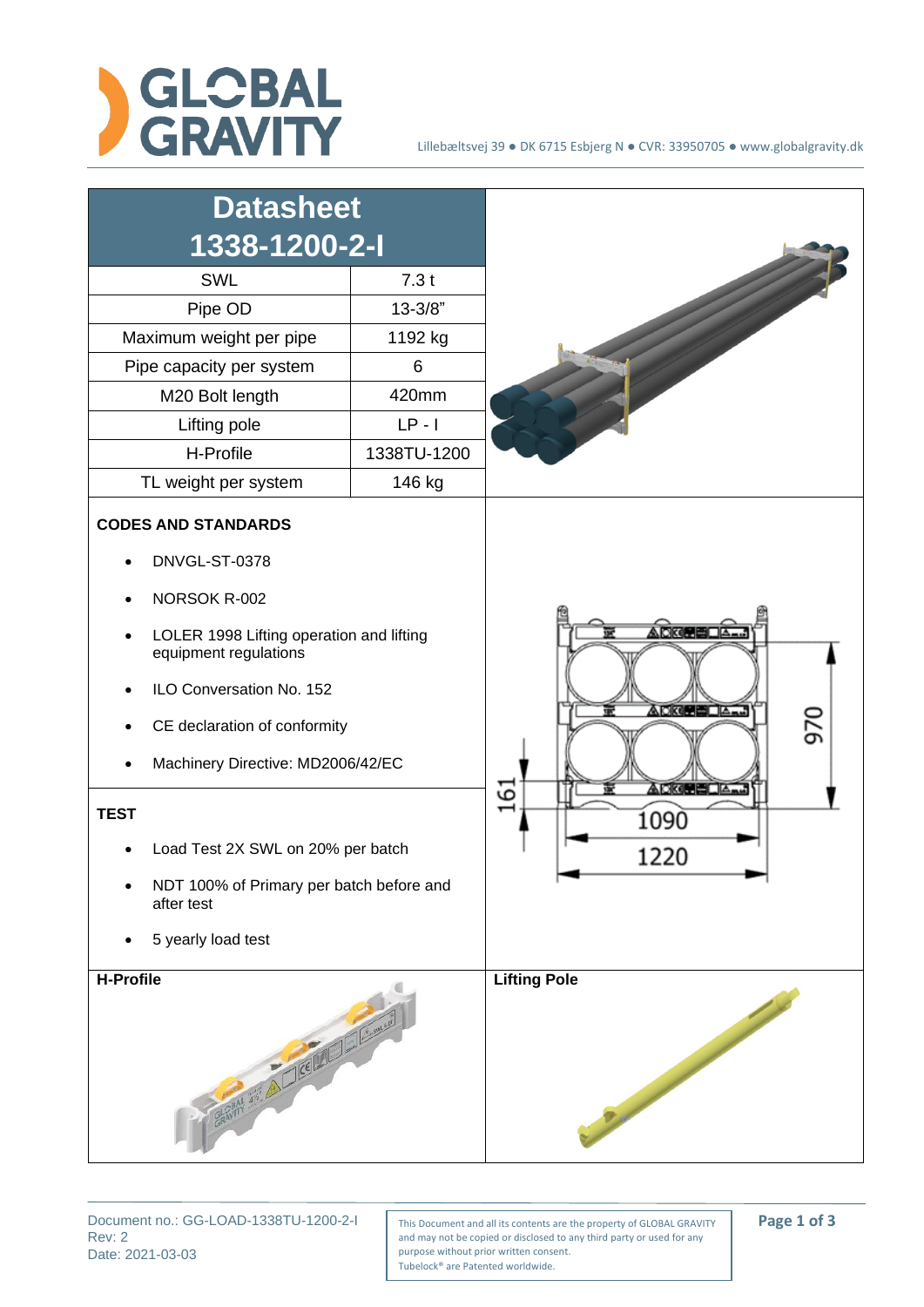



Rev: 2 Date: 2021-03-03

Document no.: GG-LOAD-1338TU-1200-2-1 | This Document and all its contents are the property of GLOBAL GRAVITY | **Page 2 of 3** and may not be copied or disclosed to any third party or used for any purpose without prior written consent. Tubelock® are Patented worldwide.